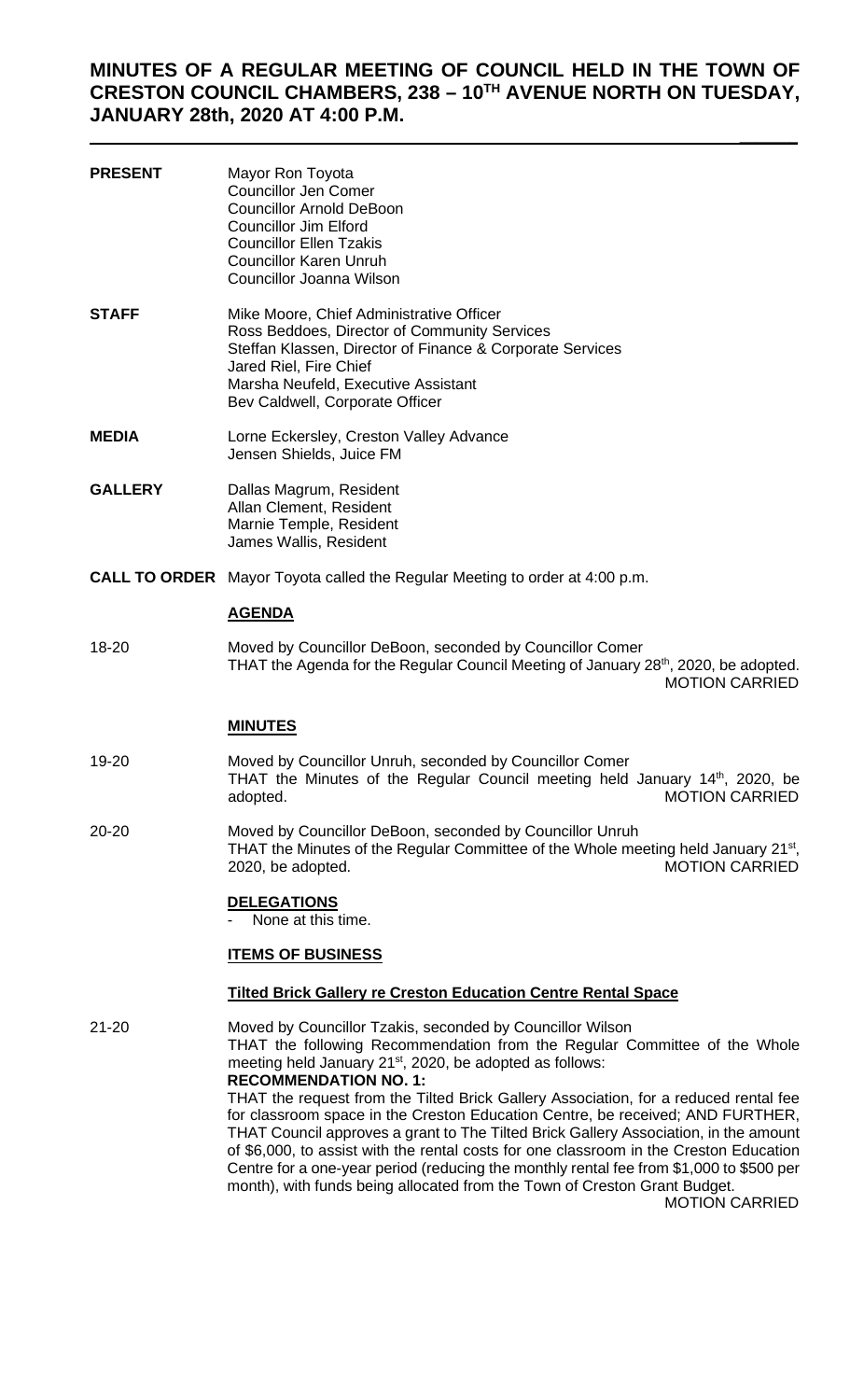# **Parks Booking Policy**

| 22-20     | Moved by Councillor DeBoon, seconded by Councillor Elford<br>THAT the following Recommendation from the Regular Committee of the Whole<br>meeting held January 21 <sup>st</sup> , 2020, be adopted:<br><b>RECOMMENDATION NO. 2:</b>                                                                                                                                                                                                                                                                                                                                                                                                                                                                                                                                                                                                                                                                                                                                                                                                                                                                        |
|-----------|------------------------------------------------------------------------------------------------------------------------------------------------------------------------------------------------------------------------------------------------------------------------------------------------------------------------------------------------------------------------------------------------------------------------------------------------------------------------------------------------------------------------------------------------------------------------------------------------------------------------------------------------------------------------------------------------------------------------------------------------------------------------------------------------------------------------------------------------------------------------------------------------------------------------------------------------------------------------------------------------------------------------------------------------------------------------------------------------------------|
|           | THAT the Council Direction Request and Staff Briefing Notes from the Director of<br>Community Services, regarding the Parks Booking Policy, be received; AND<br>FURTHER, THAT staff is directed to bring forward for Council's consideration, a draft<br>Parks Booking Policy and appropriate draft amendments to the Parks, Trails and<br>Public Places Regulations Bylaw, following a review by legal counsel.<br><b>MOTION CARRIED</b>                                                                                                                                                                                                                                                                                                                                                                                                                                                                                                                                                                                                                                                                  |
|           | Development Permit 04/19 re 320 - 20 <sup>TH</sup> Avenue S.                                                                                                                                                                                                                                                                                                                                                                                                                                                                                                                                                                                                                                                                                                                                                                                                                                                                                                                                                                                                                                               |
| 23-20     | Moved by Councillor Unruh, seconded by Councillor DeBoon<br>THAT the following Recommendation from the Regular Committee of the Whole<br>meeting held January 21 <sup>st</sup> , 2020, be adopted:<br><b>RECOMMENDATION NO. 3:</b>                                                                                                                                                                                                                                                                                                                                                                                                                                                                                                                                                                                                                                                                                                                                                                                                                                                                         |
|           | THAT the Council Direction Request and Staff Briefing Notes from the Director of<br>Community Services, regarding Development Permit 04/19 for 320 - 20 <sup>th</sup> Avenue<br>South, be received; AND FURTHER, THAT staff is directed to draft Development<br>Permit No. 04/19 to Mireille and William Wittig (the owners) for the property legally<br>described as Lot 1, District Lot 891, Kootenay District Plan 2506, except part included<br>in Plan 6030, PID: 009-936-882, and located at $320 - 20$ <sup>th</sup> Avenue South, Creston, to<br>allow for an addition to the existing single family residence, for Council's consideration<br>at an upcoming Regular Council meeting.<br><b>MOTION CARRIED</b>                                                                                                                                                                                                                                                                                                                                                                                    |
|           | <b>Structural Change Application re 1404 Cook Street</b>                                                                                                                                                                                                                                                                                                                                                                                                                                                                                                                                                                                                                                                                                                                                                                                                                                                                                                                                                                                                                                                   |
| 24-20     | Moved by Councillor DeBoon, seconded by Councillor Comer<br>THAT the following Recommendation from the Regular Committee of the Whole<br>meeting held January 21 <sup>st</sup> , 2020, be adopted:<br><b>RECOMMENDATION NO. 4:</b><br>THAT the application from Romano's Runaway Lanes Limited for a Liquor Primary<br>Structural Change from the British Columbia Liquor and Cannabis Regulation Branch,<br>be received; THAT Council supports the application by Romano's Runaway Lanes<br>Limited for the Structural Change Application to the British Columbia Liquor and<br>Cannabis Regulation Branch, to increase the total occupancy of the liquor service<br>area from 50 persons to 100 persons located at 1404 Cook Street, Creston; AND<br>FURTHER, THAT the Liquor and Cannabis Regulation Branch be advised that<br>Council 'opts out' of the public process with respect to this application.<br><b>MOTION CARRIED</b>                                                                                                                                                                      |
|           | Development Permit DP-05/18 re 1625 Northwest Boulevard                                                                                                                                                                                                                                                                                                                                                                                                                                                                                                                                                                                                                                                                                                                                                                                                                                                                                                                                                                                                                                                    |
| $25 - 20$ | Moved by Councillor DeBoon, seconded by Councillor Unruh<br>THAT the following Recommendation from the Special Regular Committee of the<br>Whole meeting held December 18th, 2018, be adopted:<br><b>RECOMMENDATION:</b><br>THAT Council consider the application for Development Permit DP-05/18 to Byron<br>Murtack (the owner) for the property legally described as Lot 2, District Lot 892,<br>Kootenay District, Plan NEP58861 Except Plan NEP62103; and located at 1625<br>Northwest Boulevard, to allow for the development of a new gas station and<br>convenience store; AND FURTHER, THAT staff is directed to issue Development<br>Permit DP-05/18 to Byron Murtack subject to the owner providing to the Municipality,<br>security in the form of an Irrevocable Letter of Credit (or other acceptable security) to<br>ensure the performance of conditions with respect to landscaping and/or to correct<br>any unsafe condition which may result from a contravention of the conditions in the<br>Permit. The letter of credit shall be in the amount of \$25,000.<br><b>MOTION CARRIED</b> |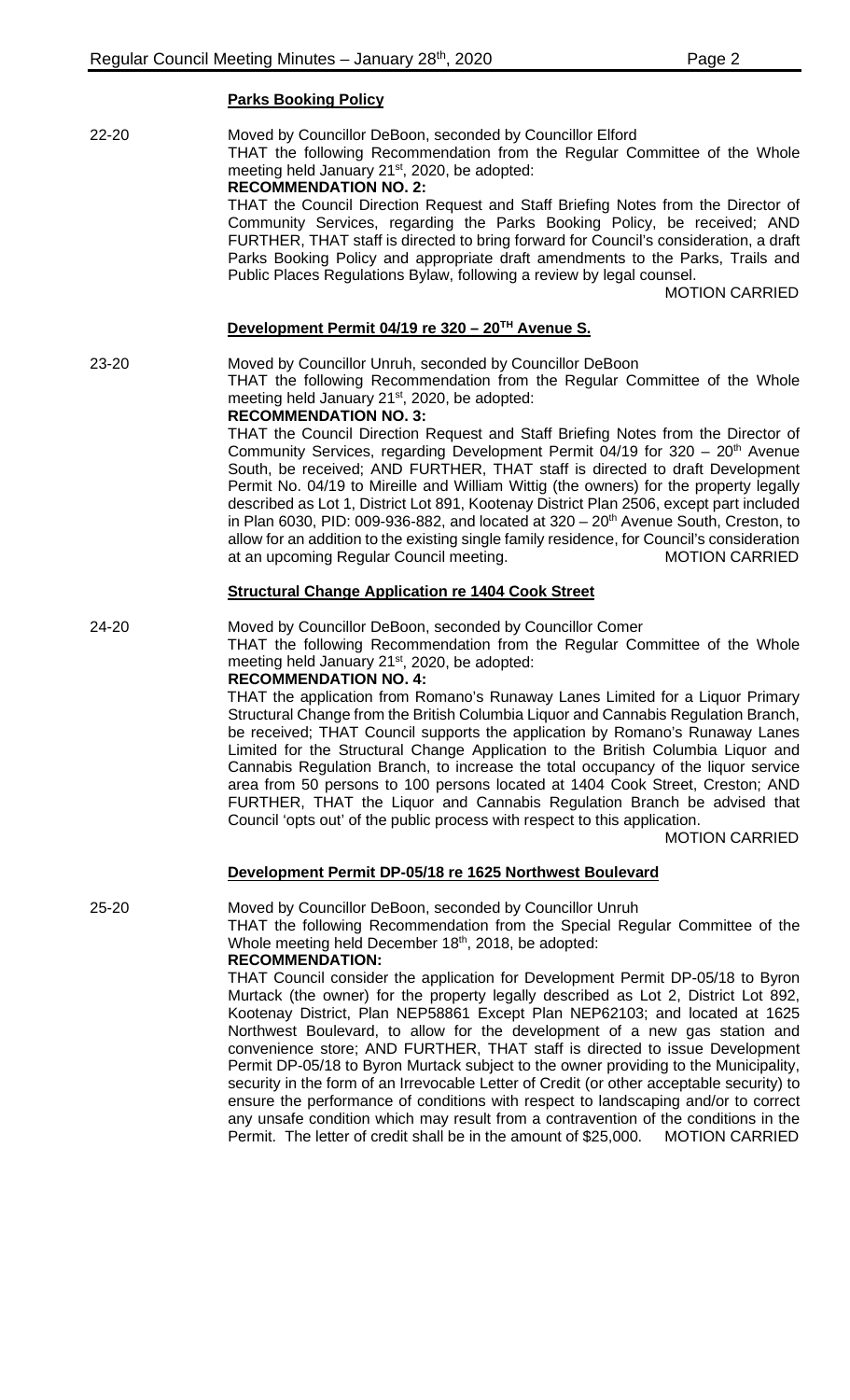## **Council Orientation and Council Scope of Duties Policies**

26-20 Moved by Councillor Wilson, seconded by Councillor Tzakis THAT the following Recommendation from the Regular Committee of the Whole meeting held March 19<sup>th</sup>, 2019, be adopted: **RECOMMENDATION:** THAT staff be directed to review and update the Council Orientation and Council Scope of Duties Policies and bring forward to a future Committee of the Whole meeting. MOTION CARRIED **Dual Charger Fast Charging Station – Cook Street Parking Lot** 27-20 Moved by Councillor Comer, seconded by Councillor Unruh THAT the following Recommendation from the Regular Committee of the Whole meeting held April 16<sup>th</sup>, 2019, be adopted:

## **RECOMMENDATION:**

THAT Council hereby enters into a Memorandum of Understanding with FortisBC to apply to Natural Resources Canada in May for funding to install a Dual Charger Fast Charging Station in the Cook Street Parking Lot. MOTION CARRIED

28-20 Moved by Councillor Elford, seconded by Councillor Comer THAT the following Recommendations from the Regular Committee of the Whole meeting held May 14<sup>th</sup>, 2019, be adopted:

#### **Rezoning Application re 908 Northwest Boulevard**

#### **RECOMMENDATION:**

THAT Council direct Staff to draft a Zoning Amendment Bylaw to rezone 908 Northwest Boulevard from M-1 to C-1 for Council consideration.

#### **Affordable Housing Solutions for Creston**

#### **RECOMMENDATION:**

THAT Council direct Staff to explore various opportunities on affordable housing solutions in Creston.

29-20 Moved by Councillor DeBoon, seconded by Councillor Unruh THAT the following Recommendations from the Special Regular Committee of the Whole meeting held May 21<sup>st</sup>, 2019, be adopted:

#### **Development Variance Permit Application re 1700 McLaren Street**

#### **RECOMMENDATION:**

THAT Council direct Staff to proceed with the public notice regarding Development Variance Permit Application 01/19 with respect to the requirement for a sidewalk within the proposed cul-de-sac of the 1700 McLaren Street development.

## **Zoning and Official Community Plan Amendments re 616 – 16th Ave. S.**

#### **RECOMMENDATION:**

THAT Council direct staff to draft the appropriate Zoning Amendment Bylaw and Official Community Plan Amendment Bylaw with respect to the property located at  $616 - 16$ <sup>th</sup> Avenue South to be presented to Council for first and second readings at a future meeting of Council.

#### **Zoning and Official Community Plan Amendments**

#### **RECOMMENDATION:**

THAT Council direct staff to draft the appropriate Zoning Amendment and Official Community Plan Amendment Bylaws to be presented at a future meeting of Council with respect to the proposed 2019 bulk Zoning and Official Community Plan Bylaw<br>MOTION CARRIED amendments as presented.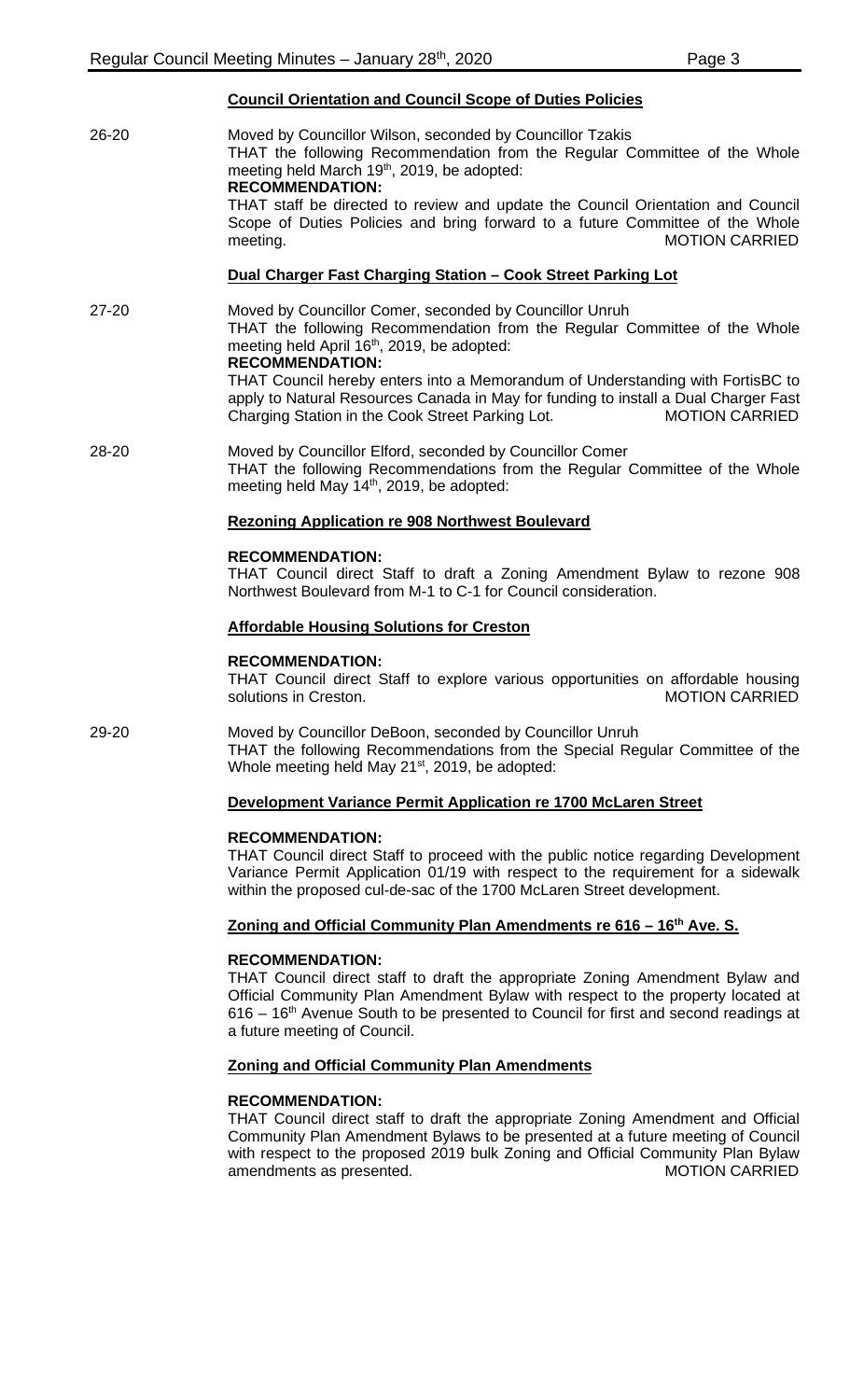30-20 Moved by Councillor Wilson, seconded by Councillor Comer THAT the following Recommendations from the Regular Committee of the Whole meeting held June 18<sup>th</sup>, 2019, be adopted:

#### **Kootenay-Wide Inter Community Business Licence Bylaw**

#### **RECOMMENDATION:**

THAT Council authorizes staff to proceed with a draft Kootenay-Wide Inter Community Business Licence Bylaw and bring forward to a future meeting for first, second and third readings.

## **Town Hall Rest Area Project**

#### **RECOMMENDATION:**

THAT Council authorizes staff to proceed with the Town Hall Rest Area Project, to be funded from the Downtown Beautification budget in the amount of six thousand dollars (\$6,000).

## **Development Variance Permit Application 02/19 re 307 – 23rd Avenue N.**

## **RECOMMENDATION:**

THAT Council consider Development Variance Permit Application 02/19; AND FURTHER, THAT Council direct staff to proceed with the required public notice for the Development Permit Application. The MOTION CARRIED

## **Zoning Amendment Application re 519 – 16th Avenue S.**

## 31-20 Moved by Councillor DeBoon, seconded by Councillor Tzakis THAT the following Recommendation from the Regular Committee of the Whole

#### meeting held July  $23<sup>rd</sup>$ , 2019, be adopted: **RECOMMENDATION:**

THAT the Council Direction Request from the Director of Municipal Services, regarding a Zoning Amendment Application for  $519 - 16<sup>th</sup>$  Avenue South, be received; AND FURTHER, THAT staff is authorized to commence with the Public Hearing process for  $519 - 16<sup>th</sup>$  Avenue South, and draft the required Zoning and Official Community Plan Amending Bylaws for Council's consideration at an upcoming Regular Council Meeting. The Council Meeting.

#### 32-20 Moved by Councillor Unruh, seconded by Councillor Comer

THAT the following Recommendations from the Regular Committee of the Whole meeting held August 20<sup>th</sup>, 2019, be adopted:

## **Permissive Tax Exemption Application Review Committee Appointments**

#### **RECOMMENDATION:**

THAT Councillors Karen Unruh and Ellen Tzakis be appointed to the Permissive Tax Exemption Application Review Committee to review and bring forward recommendations regarding the 2020 – 2022 permissive tax exemption applications; AND FURTHER, THAT Council approves a cap for allowable permissive tax exemptions in the amount of 1.5 percent of the estimated total amount of municipal taxation based on 2019 assessed values.

## **Reallocate Budgeted Paving Funds**

## **RECOMMENDATION:**

THAT Council approves the transfer of budgeted paving funds from the Schikurski Park Walking Path Budget in the amount of twenty-seven thousand dollars (\$27,000) to pave the trail on the south side of Valley View Drive between Ibbitson Street and Hawkview Drive.

#### **Development Variance Permit Application 03/19 re 1516 Hillside Street**

#### **RECOMMENDATION:**

THAT Council direct staff to proceed with the required public notice process regarding Development Variance Permit Application 03/19 with respect to 1516 Hillside Street, Creston, British Columbia.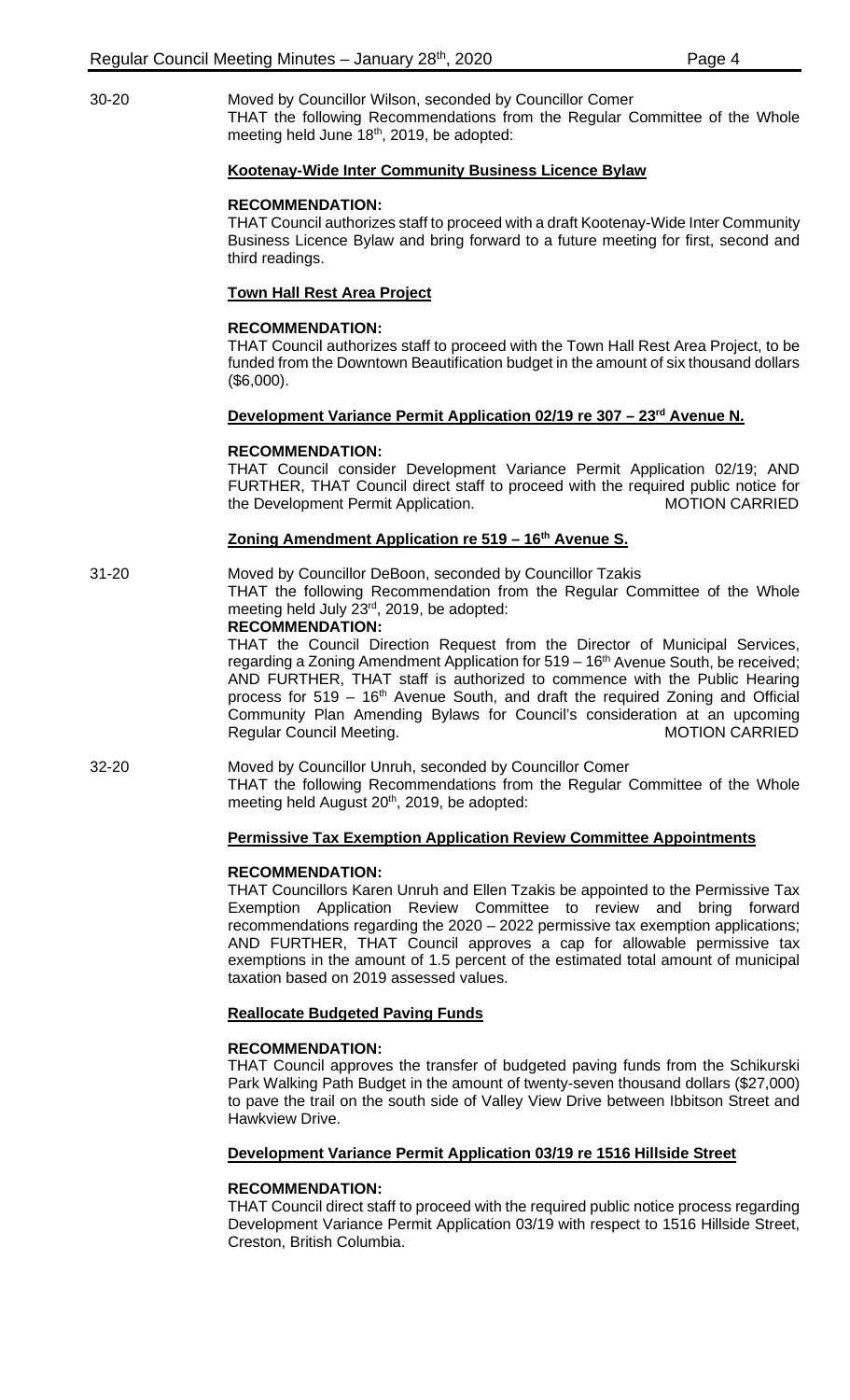## **Woodstove Exchange Program**

#### **RECOMMENDATION:**

THAT Council authorizes the Town of Creston's participation in the Regional District of Central Kootenay's 2019/2020 Woodstove Exchange Program to provide a one hundred-dollar (\$100) per woodstove rebate for Town of Creston residents or property owners, to a maximum of twenty (20) woodstoves. MOTION CARRIED

33-20 Moved by Councillor DeBoon, seconded by Councillor Unruh THAT the following Recommendations from the September  $10<sup>th</sup>$ , 2019 Regular Committee of the Whole meeting, be adopted:

## **Garbage to Utility Billing Communications Strategy**

#### **RECOMMENDATION:**

THAT Council approves the Garbage to Utility Billing Communications Strategy; THAT Council authorizes the preparation of a draft Solid Waste Bylaw to incorporate solid waste collection with utility billing and to remove solid waste collection from taxation; AND FURTHER, THAT Council directs staff to bring forward additional information regarding business rates with respect to solid waste collection from other municipalities.

## **Citizen Budget Process**

## **RECOMMENDATION:**

THAT Council approves the continuation of the Citizen Budget Process for the next three years, being 2019, 2020 and 2021, in the amount of two thousand, five hundred dollars (\$2,500) per year.

## **Development Permit 01/19 re 806 Canyon Street**

## **RECOMMENDATION:**

THAT Council directs staff to draft Development Permit No. 01/19, for Council consideration during an upcoming Regular Council Meeting, conditional upon security and off-street parking requirements being met.

#### **Permissive Tax Exemptions**

#### **RECOMMENDATION:**

THAT Council approves the twenty-five (25) permissive tax exemption applications for 2020, 2021 and 2022 as presented, to include the permissive portion for the property located at 1411 Canyon Street at one hundred (100) percent; AND FURTHER, THAT Council authorizes the preparation of draft Permissive Tax Exemption Bylaw (2020, 2021 and 2022) for consideration during an upcoming Regular Council Meeting.

## **Public Art Piece**

#### **RECOMMENDATION:**

THAT Council approves the purchase of the "The Awakening" public art piece located at the intersection of Pine Street and Canyon Street in the amount of sixteen thousand dollars (\$16,000) to be funded from the Downtown Beautification budget.

MOTION CARRIED

34-20 Moved by Councillor Wilson, seconded by Councillor Comer THAT the following Recommendations from the Regular Committee of the Whole meeting held October 15<sup>th</sup>, 2019, be adopted:

## **Crawford Hill Reservoir Lands**

## **RECOMMENDATION:**

THAT Council directs staff to continue to investigate the required actions, partnerships and funding required for developing the former Crawford Hill reservoir lands into a public park; AND FURTHER, THAT Council directs staff to bring the aforementioned opportunity back to a future Committee of the Whole Meeting in January 2020 for further review and direction.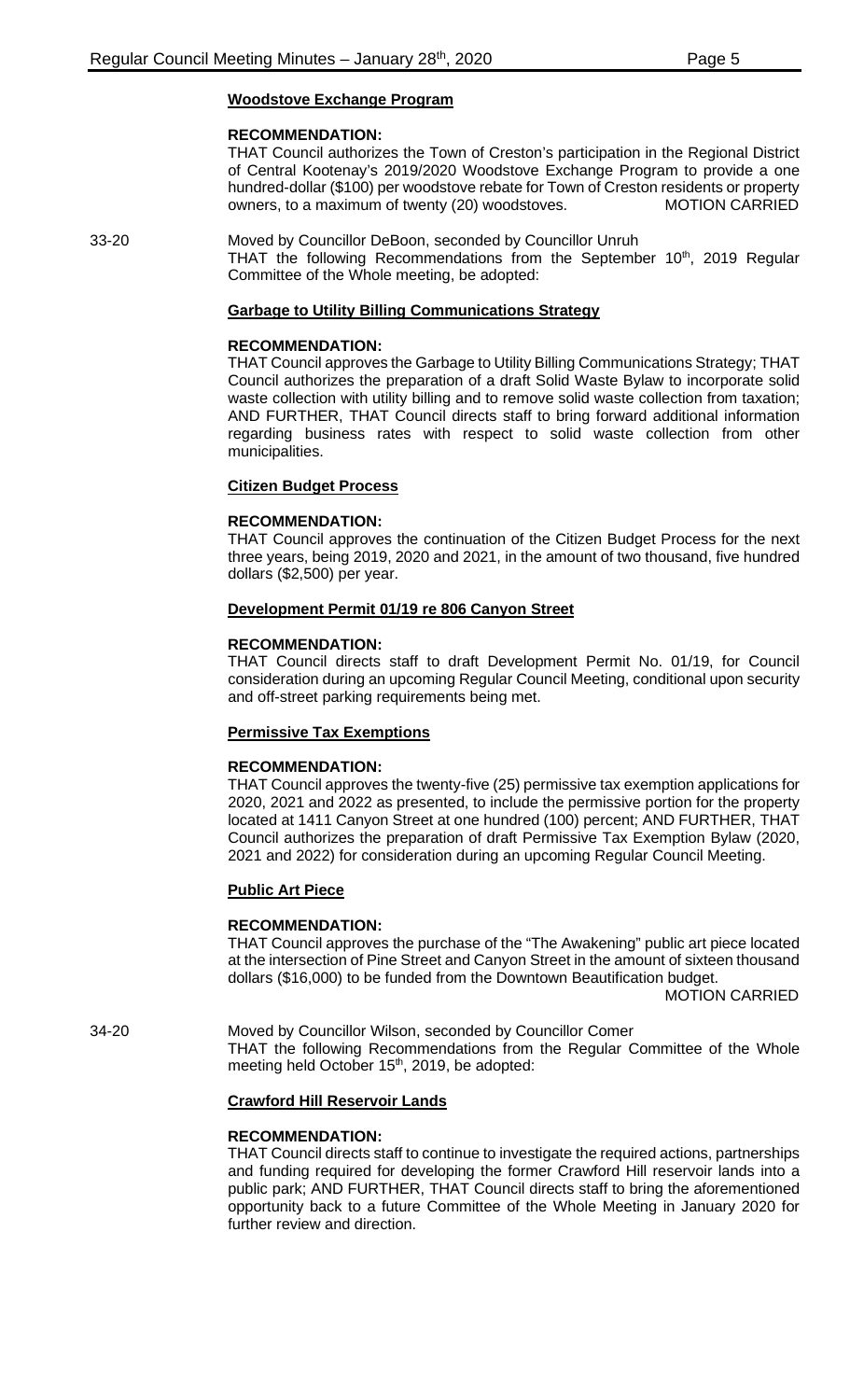# **Creston Valley-Kootenay Lake Tourism**

## **RECOMMENDATION:**

THAT Council supports the Creston Valley-Kootenay Lake Tourism application to become the designated recipient of the Municipal and Regional District Tax (MRDT) to be collected within the Town of Creston and RDCK Electoral Areas B and C; AND FURTHER, THAT a letter be provided to Creston Valley-Kootenay Lake Tourism indicating the Town of Creston's support for the implementation of the sales tax within the defined Municipal and Regional District Tax boundary.

# **Solids Dewatering Facility Project**

## **RECOMMENDATION:**

THAT Council directs staff to proceed with design and construction as recommended in the Technology Options Evaluation (recommended option – 'Geomembrane Tubes') and prepare the 2020 Budget to reflect the increased Solids Dewatering Facility project cost of \$878,850 of which the Town of Creston will provide 35% funding and the Columbia Brewery will provide 65% funding. MOTION CARRIED

## **Environment and Climate Change Canada re Species at Risk**

35-20 Moved by Councillor Unruh, seconded by Councillor Comer THAT correspondence from Environment and Climate Change Canada, seeking comments regarding a Consultation process on amending Schedule 1 of the *Species at Risk Act*, be received. MOTION CARRIED

## **Rural Evidence Review Project – University of British Columbia**

36-20 Moved by Councillor Elford, seconded by Councillor Comer THAT correspondence from the University of British Columbia, regarding its Rural Evidence Review Project, be received; AND FURTHER, THAT staff is directed to promote the Union of British Columbia Rural Evidence Review Project (an ongoing research study to understand rural and remote community priorities for health care across British Columbia) by posting a link to the survey results on the Town's website. MOTION CARRIED

## **Kootenay Region Skate Canada BC/YK re Discretionary Grant Application**

37-20 Moved by Councillor Unruh, seconded by Councillor Elford THAT the Discretionary Grant Application from the Kootenay Region Skate Canada BC/YK, be received; AND FURTHER, THAT Council approves a Discretionary Grant in the amount of \$500 to the Kootenay Region Skate Canada BC/YK, to assist with expenses related to the Regional Championships which is being held in Creston February 21<sup>st</sup> to 23<sup>rd</sup>, 2020. The state of the MOTION CARRIED

## **Tipping Fees for Yard Waste at the Creston Landfill Site**

38-20 Moved by Councillor DeBoon, seconded by Councillor Tzakis THAT the copy of the letter from the Creston Climate Action to the Regional District of Central Kootenay, requesting the Regional District to reconsider its decision not to waive the tipping fees at the Creston Landfill site for the disposal of yard waste<br>materials on a vear-round basis, be received. MOTION CARRIED materials on a year-round basis, be received.

## **Heritage Week Proclamation**

39-20 Moved by Councillor Elford, seconded by Councillor Comer THAT the request from Heritage BC for the Town of Creston to issue a proclamation for "Heritage Week", be received; AND FURTHER, THAT the Mayor is authorized to issue a Proclamation to declare the week of February  $17<sup>th</sup>$  to  $23<sup>rd</sup>$ , 2020 as "Heritage Week' in the Town of Creston. The MOTION CARRIED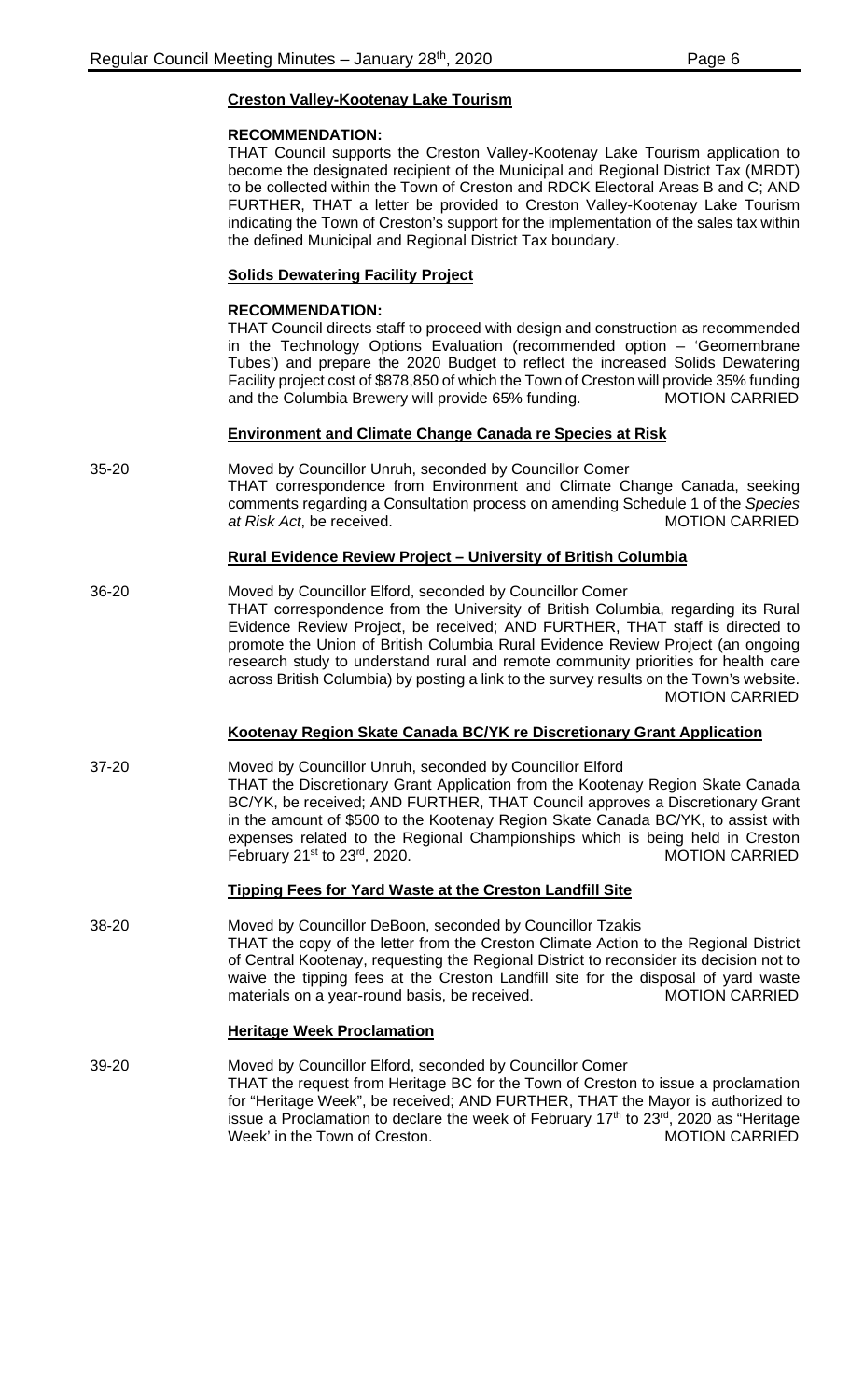## **Panago Creston Request re Parking Stalls**

| 40-20     | Moved by Councillor Tzakis, seconded by Councillor Elford<br>THAT the request from Panago Creston for permission to use two Town owned<br>parking stalls during building renovations, be received; AND FURTHER, THAT<br>Council approves the exclusive use of two designated parking stalls in the Cook Street<br>Parking Lot, by Panago Creston, during the renovation project period to the Panago<br>building on Canyon Street, from approximately February 9 <sup>th</sup> to 26 <sup>th</sup> , 2020, for the<br>purposes of storing a disposal bin and a Sea-Can.<br><b>MOTION CARRIED</b> |
|-----------|--------------------------------------------------------------------------------------------------------------------------------------------------------------------------------------------------------------------------------------------------------------------------------------------------------------------------------------------------------------------------------------------------------------------------------------------------------------------------------------------------------------------------------------------------------------------------------------------------|
|           | Development Permit 04/19 re 320 - 20th Avenue S.                                                                                                                                                                                                                                                                                                                                                                                                                                                                                                                                                 |
| $41 - 20$ | Moved by Councillor Elford, seconded by Councillor Wilson<br>THAT Council approves the issuance of Development Permit 04/19 to Mireille and<br>William Wittig, for the property legally described as Lot 1, District Lot 891, Kootenay<br>District, Plan 2506, except part included in Plan 6030 (PID 009-936-882), and located<br>at $320 - 20$ <sup>th</sup> Avenue South, Creston, to allow for the development of an addition to<br>the existing single family dwelling.<br><b>MOTION CARRIED</b>                                                                                            |
|           | <b>Regulating Pests and Vermin</b>                                                                                                                                                                                                                                                                                                                                                                                                                                                                                                                                                               |
| 42-20     | Moved by Councillor Tzakis, seconded by Councillor Unruh<br>THAT the Request for Decision and Staff Briefing Note from the Director of Community<br>Services, regarding regulations with respect to pests and vermin, be received; AND<br>FURTHER, THAT Council consider three readings to Property Maintenance<br>Amendment Bylaw No. 1906, 2020 and Bylaw Notice Enforcement Amendment Bylaw<br>No. 1907, 2020, at the January 28 <sup>th</sup> , 2020 Regular Council meeting.<br><b>MOTION CARRIED</b>                                                                                       |
|           | <u>BYLAWS</u>                                                                                                                                                                                                                                                                                                                                                                                                                                                                                                                                                                                    |
|           |                                                                                                                                                                                                                                                                                                                                                                                                                                                                                                                                                                                                  |
|           | Fees and Charges Amendment Bylaw No. 1908, 2020                                                                                                                                                                                                                                                                                                                                                                                                                                                                                                                                                  |
| 43-20     | Moved by Councillor DeBoon, seconded by Councillor Unruh<br>THAT Fees and Charges Amendment Bylaw No. 1908, 2020, be adopted.<br><b>MOTION CARRIED</b>                                                                                                                                                                                                                                                                                                                                                                                                                                           |
|           | <b>Property Maintenance Amendment Bylaw No. 1906, 2020</b>                                                                                                                                                                                                                                                                                                                                                                                                                                                                                                                                       |
| 44-20     | Moved by Councillor Wilson, seconded by Councillor DeBoon<br>THAT Property Maintenance Amendment Bylaw No. 1906, 2020, be read a first time<br>by title and second time by content.<br><b>MOTION CARRIED</b>                                                                                                                                                                                                                                                                                                                                                                                     |
| 45-20     | Moved by Councillor Tzakis, seconded by Councillor Elford<br>THAT Property Maintenance Amendment Bylaw No. 1906, 2020, be read a third time<br><b>MOTION CARRIED</b><br>by title.                                                                                                                                                                                                                                                                                                                                                                                                                |
|           | <b>Bylaw Notice Enforcement Amendment Bylaw No. 1907, 2020</b>                                                                                                                                                                                                                                                                                                                                                                                                                                                                                                                                   |
| 46-20     | Moved by Councillor DeBoon, seconded by Councillor Comer<br>THAT Bylaw Notice Enforcement Amendment Bylaw No. 1907, 2020, be read a first<br>time by title and second time by content.<br><b>MOTION CARRIED</b>                                                                                                                                                                                                                                                                                                                                                                                  |
| 47-20     | Moved by Councillor Unruh, seconded by Councillor Elford<br>THAT Bylaw Notice Enforcement Amendment Bylaw No. 1907, 2020, be read a third<br><b>MOTION CARRIED</b><br>time by title.                                                                                                                                                                                                                                                                                                                                                                                                             |
|           | <b>NEW BUSINESS</b>                                                                                                                                                                                                                                                                                                                                                                                                                                                                                                                                                                              |

**REPORTS OF REPRESENTATIVES**

Councillor DeBoon reported on his attendance at a Creston Valley Regional Airport Society meeting, a Trails for Creston Valley Society meeting, Regional District of Central Kootenay Joint (and East) Resource Recovery Committee meetings, a Technical Building Advisory Committee meeting, and the Open House at Spectrum Farms.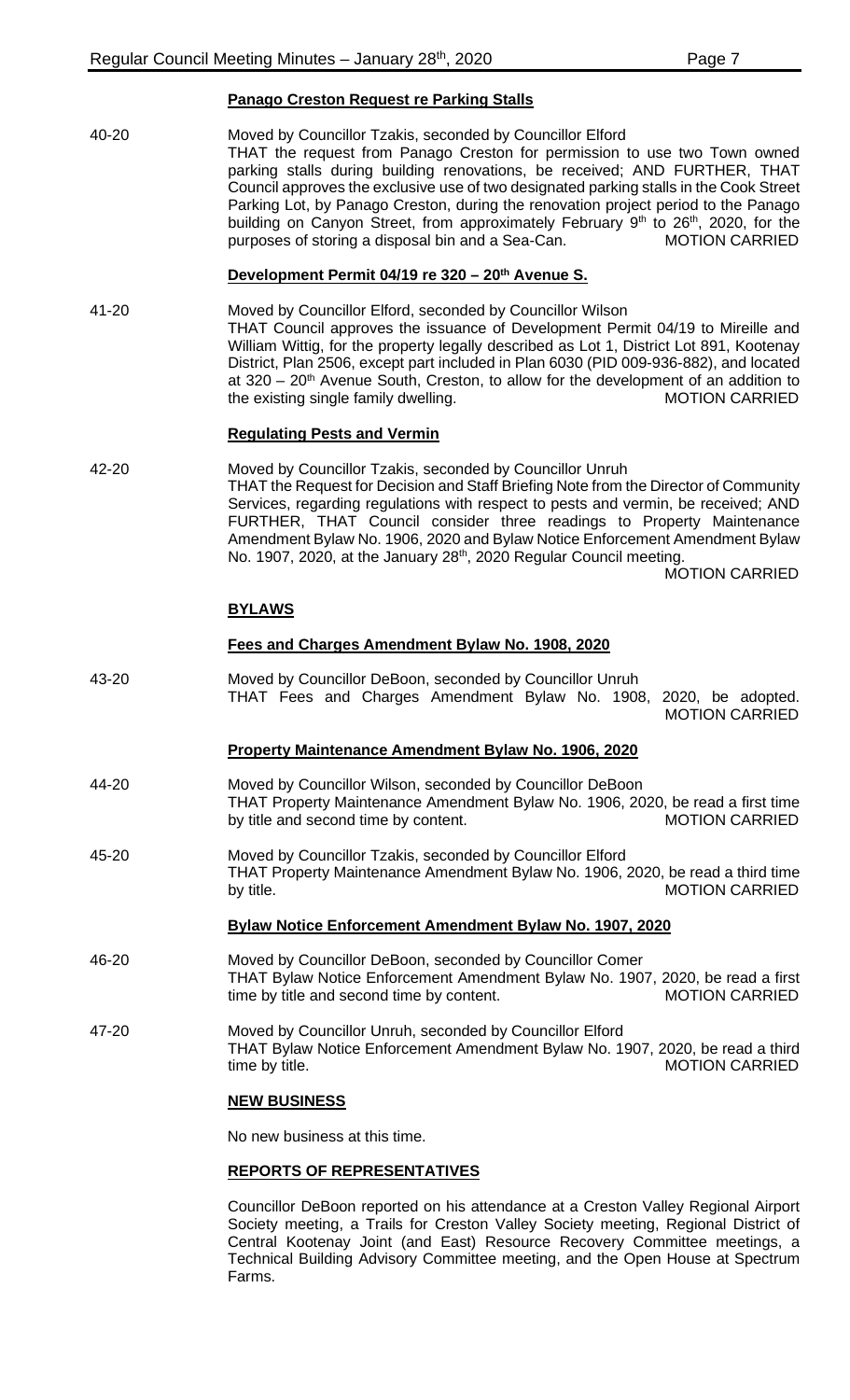Councillor Elford reported on his attendance at a Regional District of Central Kootenay Economic Action Partnership meeting, a Creston Community Forest meeting, a Technical Building Advisory Committee meeting, an Arrow Creek Water Commission meeting, and the Open House at Spectrum Farms.

Councillor Tzakis reported on her attendance at a Creston Valley Network meeting, a Creston Valley Community Housing Society meeting, a Creston Valley Chamber of Commerce meeting, and the Open House at Spectrum Farms.

Councillor Unruh reported on her attendance at the Crawford Hill Reservoir site lands public Information meeting.

Councillor Wilson reported on her attendance at a Technical Building Advisory Committee meeting, a Creston Valley Library meeting, the Crawford Hill Reservoir site lands public information meeting, and the Open House at Spectrum Farms.

48-20 Moved by Councillor Wilson, seconded by Councillor Tzakis THAT the verbal reports of Council, be received as presented.

MOTION CARRIED

## **GIVING OF NOTICES**

- COTW February 18<sup>th</sup>, March 17<sup>th</sup>, 2020
- COUNCIL February 11<sup>th</sup>, 25<sup>th</sup>, March 10<sup>th</sup>, 24<sup>th</sup>, 2020
- SPECIAL COUNCIL February 18<sup>th</sup>, 2020 (Budget Bylaw)

## **QUESTION PERIOD**

Mr. Lorne Eckersley asked if the housekeeping of previous Committee of the Whole recommendations had been an oversight. Mayor Toyota responded that this was a housekeeping issue and ensures that the Council minutes are kept in order.

Mr. Jensen Shields asked if, upon adoption of Property Maintenance Amendment Bylaw No. 1906, 2020, the Town would be enforcing the regulations on certain properties that may have issues with pests or vermin. The Chief Administrative Officer advised that with the adoption of the Bylaw, it will allow the Town to abate situations with respect to pests and vermin issues.

#### **RECESS AND MOVE TO SPECIAL COMMITTEE OF THE WHOLE, FOLLOWED BY A CLOSED COUNCIL MEETING**

49-20 Moved by Councillor Unruh, seconded by Councillor Comer

THAT the Regular Council Meeting of January 28<sup>th</sup>, 2020 be recessed at 4:34 p.m. and by authority of the *Community Charter*, Council move to a Special Committee of the Whole Meeting, followed by a Closed Council Meeting with this meeting being closed from the public and/or news media pursuant to Sub-Section 90(1)(a) personnel issues, (b) nomination of individual for award, (c) labour relations, (e) land issues, (g) litigation or potential litigation affecting the municipality; and Sub-Section 90(2)(c) Ombudsperson investigation. The matrix of the MOTION CARRIED

#### **RECONVENE**

The Regular Council Meeting of January 28<sup>th</sup>, 2020 reconvened at 5:44 p.m.